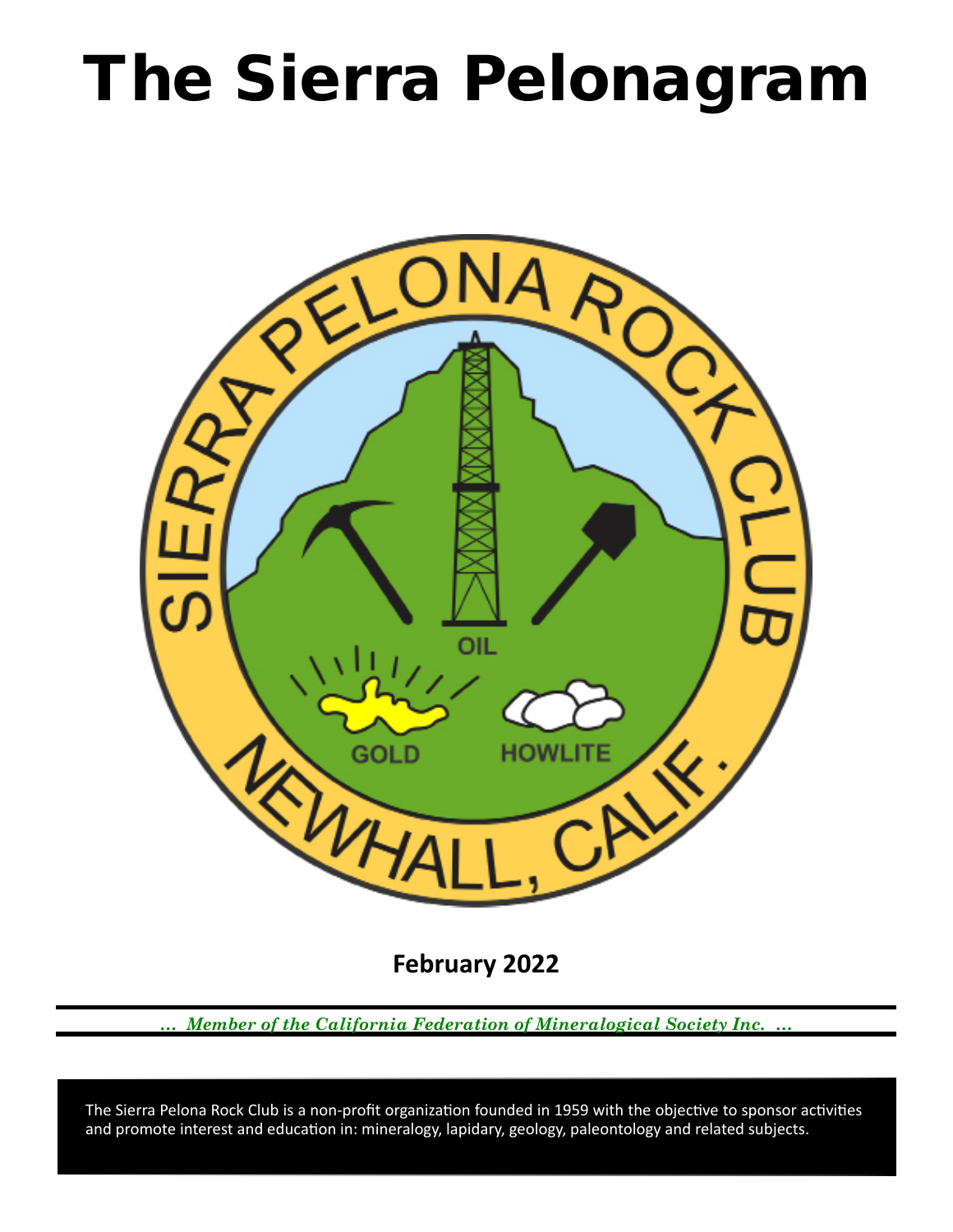

## **President's Message**

 February is here and it can be a busy, romantic, silly month, especially considering it is the shortest month of the year. Super Bowl, the Winter Olympics, Valentine's Day, President's Day, Groundhog Day, and on and on. And that's just non-club events. Julie is plotting a nice field trip for this month. She'll send out an email as we get closer to the date.

 We are still deciding on a good date for the Workshop. Right now, we are tentatively set for Saturday, March 12. It should be warmer than it has been for us tender Southern California souls for starters.

 We have a new member—Welcome Jenn Jenkins. She is Linda Jenkins' daughter and the mother of Jack. You may have met her as she has attended several meetings and field trips already.

 Dues still haven't been paid by several members. Please get your check in the mail ASAP, or you can use Venmo or Zelle to Heidi or Venmo to Shana. The drop-dead deadline is February 28.

 On a sad note, Lynne Alexander's husband passed in January. Lynne, we were so sorry to hear this. Our thoughts are with you.

 So, enjoy the month known as February, stay warm and safe and we'll hopefully see you on the 15th at the next Zoom meeting.

Bill Webber SPRC President



**February** Brigitte Mazourek Alan Pollack John Wheeler Tina White

**March** Richard Carlson Ruth Hidalgo Linda Jenkins Ed Learn Bill Webber





# **Officers:**

President – Bill Webber Vice‑President – Julie Tinoco Secretary: Tina White Treasurer –Shana Brunes-Ruiz Federation Director (CFMS/AFMS) --Don Cogan **Chairpersons:** Claim--Linda Jenkins Donation Rock Table--Dianne Wholleben Equipment--Bill Webber Field Trips – Julie Tinoco Historian ‑Open Hospitality – Ron Rackliffe Membership – Heidi Webber Website-- Larry Holt Pelonagram Publisher, Editor – Heidi Webber Programs –Tina White Publicity –Open Sunshine--Linda Jenkins

The Sierra Pelona Rock Club, is a member of the California and American Federation of Mineralogical Societies, Inc. (CFMS/AFMS). The general club meetings (Open to the public) are at 7:30 PM, on the 3rd Tuesday of each month at: Currently via Zoom

Contact the Club or the Sierra Pelonagram Editor at: **Sierra Pelona Rock Club P.O. Box 221256 Newhall, Ca. 91322** Or e‑mail: hwebber50@gmail.com *Visit the SPRC website [www.sierrapelona.com](http://www.sierrapelona.com/)*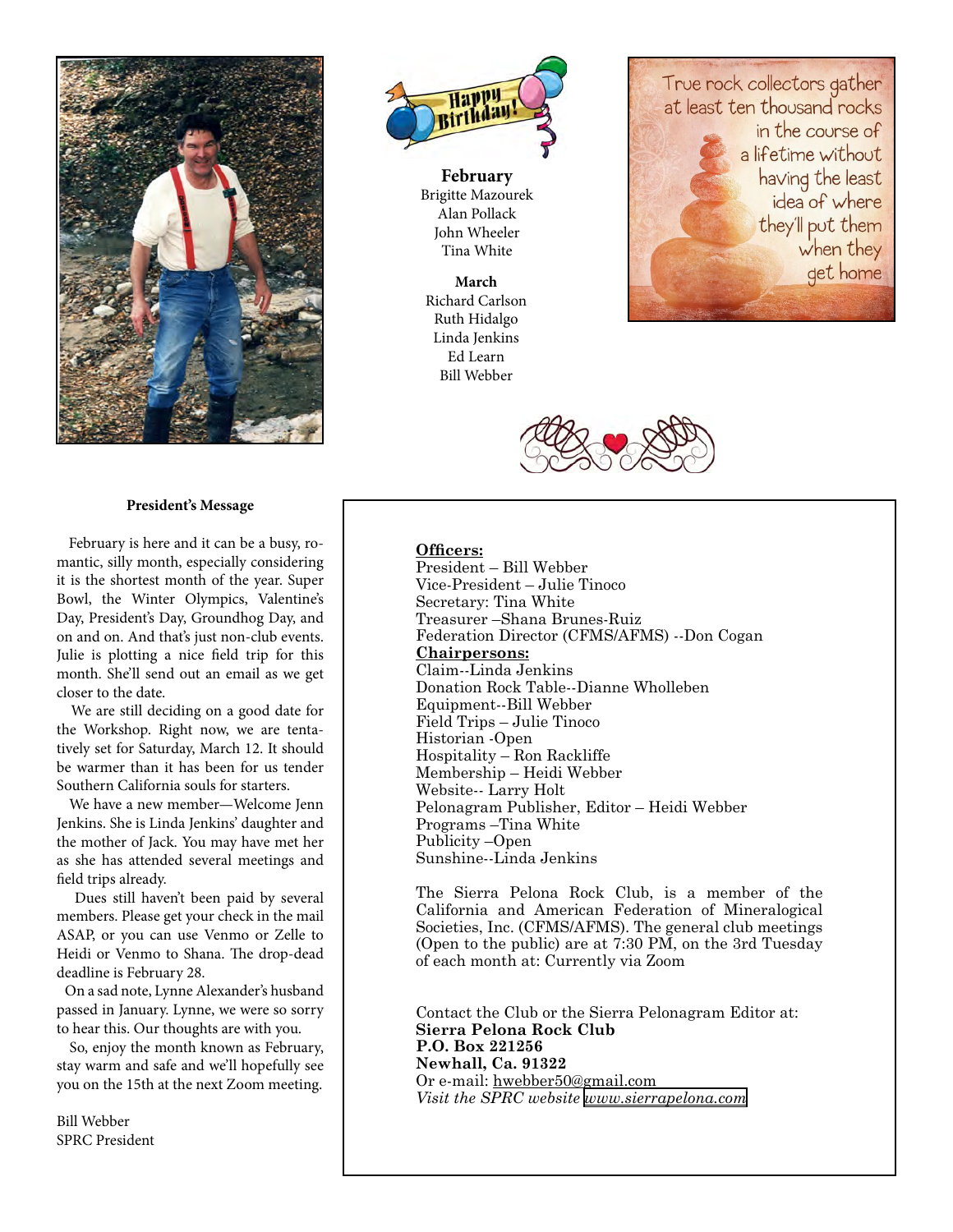Zoom meeting opened at 7:03 p.m.

Virtual Attendees:

- Heidi Webber
- Bill Webber
- Julie Tinoco
- Tina White
- Don Cogan
- Cheryl Cogan
- Shana Ruiz

Minutes of Previous Board Meeting:

• Approved unanimously

Treasurer's Report (Heidi for Shana)

- Julie asked about Blue; that is our website host
	- Bill reported we double-paid for our mailbox; now we're covered for 2023. (Bill & Heidi found two late notices in the box and paid, but Shana had already paid.

#### Non-Sequitur

Julie brought up a book (Gem Trails, I saw it in her hands) she got in Quartzsite and that she talked to Danny; Trina & Diane were talking about opal out past Hauser Geode Beds, now she found something in the book: Superior Gypsum Mine. But they went to the Arlington Mine and collected psilomelane (barium manganese hydroxide). They want to go back.

## February Field Trip (Julie)

- February 26th, as Evelyn V. now won't be in town until then
- Julie wants to return to near where the group went for bloodstone (with the Pasadena group)
- o Out on the way to Castle Butte; Shana has collected there and likes it.
- o A later start possible as not complicated to find (off Hwy. 40?)

Report on January Trip (Julie)

• Only 5 went, but they had fun and bought lots of stuff!

Membership

- Jenn Jenkins voted in as a new member; her dues were paid by her mother (Linda) at the holiday party
- We have 51 members now; some of us still owe our 2022 dues

## Workshop (Bill & Heidi)

- Concern over February date given COVID surge, so March 12th
- Outdoors, Bill may be able to move some equipment
- Heidi will still cook for us!
- Masks required
- Topic for February Meeting
- **Birthstones**
- Placerita Nature Center

• Will be having Open House in late April/early May; SPRC table if invited. Meeting Adjourned at 7:48 p.m.

Tina White



General Meeting January 18, 2022 Zoom

The meeting was called to order at 7:02pm. There were 12 members and one guest in attendance.

Bill reminded those who haven't paid their dues for 2022 that they are now due and to please pay asap. Julie was having trouble with her computer/camera/microphone and so couldn't give much information on the upcoming trip to Quartzite. The meeting was then adjourned for the program.

Heidi presented the PowerPoint program as Tina was in Granada. It was nowhere near as good as when Tina presents, so thankfully she will be here for the February meeting! The program was about Quartzite and the PowWow. After the presentation, a question-and-answer discussion was held for those who have been and those who haven't been.

The meeting was adjourned at 8pm.

Respectfully Submitted by Heidi Webber for Tina White, Secretary



"You know, I used to like this hobby. ... But shoot! Seems like everybody's got a rock collection."